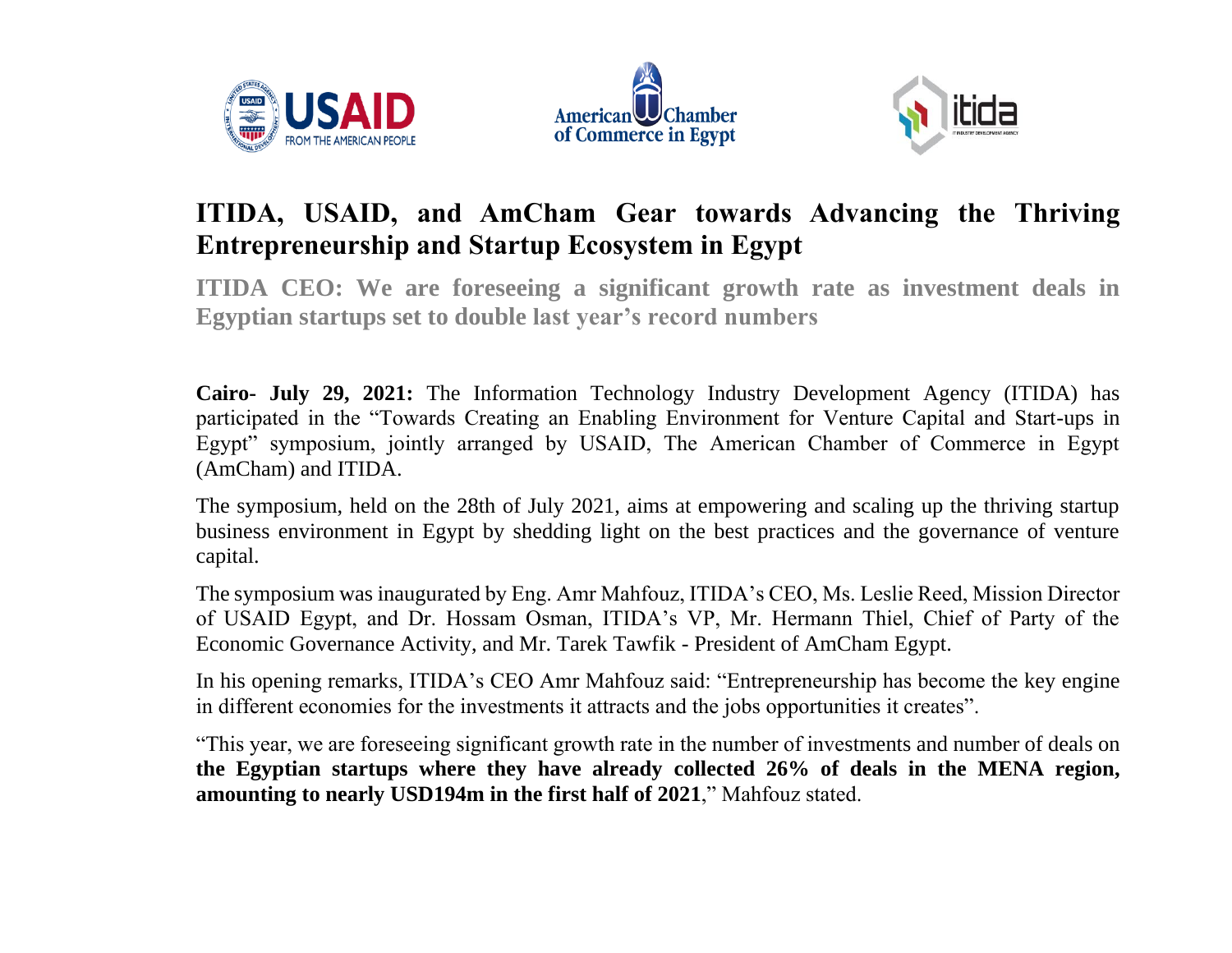





"The Egyptian startups had recorded the highest venture investment of USD190m, up 30% YoY in 2020, with a CAGR of 100% from 2015-2020,", Mahfouz noted.

Several prominent startups and local and international VCs have also attended the symposium including, Flat6Labs, Algebra Ventures, 500 startups, Shorooq, FinBi, and Nile Capital, in addition to some entrepreneurs and tech startup founders.

Several interactive sessions were held during the symposium, chaired by many field experts and specialists. The sessions discussed topics of best practices for attracting more venture capital firms to Egypt, advancing regulatory reforms to create a prosperous ecosystem, and availing a roadmap for entrepreneurs and techenabled Startups.

"International VCs represent 32% of all investors supporting Egyptian startups in 2020, compared to 21% in UAE and 18% in KSA", he added.

According to MAGNiTT, the number of VCs in Egypt more than doubled in the last 3 years and is expected to furtherly double in terms of investments and the number of deals. The total funding deals grew by 30% YoY in Egypt, higher than the 13% growth in venture investment recorded across the entire MENA region.

These figures marks that the Egyptian government, over the past few years, has ramped up its entrepreneurial activities, making the country one the fastest growing ecosystem in the Middle East and North Africa (Mena).

"Egypt didn't get this far by luck as the government has been giving unprecedented support to further boost the Startup ecosystem and help its youth kickstart their technology and innovation-driven entrepreneurship and accelerate their growth; capitalizing on many advantages and the right mix of strengths the country enjoys", Mahfouz noted.